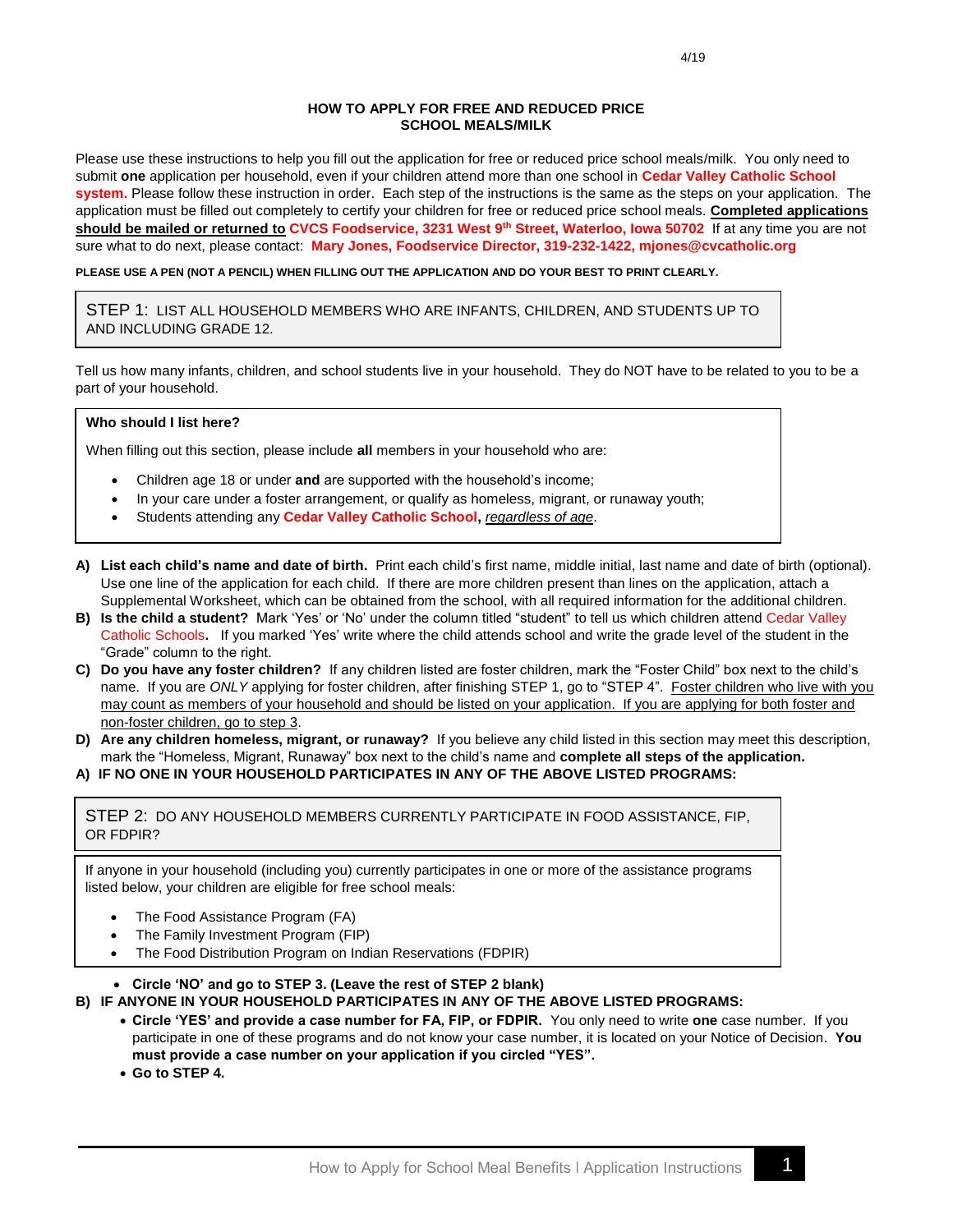**A) Report all income earned or received by children.**  Refer to the table below titled

> "Sources of Income for Children" and report

the combined gross

### STEP 3: REPORT INCOME FOR ALL HOUSEHOLD MEMBERS

Report all amounts in GROSS INCOME ONLY. Report all income in whole dollars. Do not include cents.

- Gross income is the total income received before taxes.
- Many people think of income as the amount they "take home" and not the total, "gross" amount. Make sure that the income you report on this application has NOT been reduced to pay for taxes, insurance premiums, or any other amounts taken from your pay.
- Write a "0" in any fields where there is no income to report. Any income fields left empty or blank will also be counted as a zero. If you write '0' or leave any fields blank, you are certifying (promising) that there is no income to report. If local officials have known or available information that your household income was reported incorrectly, your application will be investigated.
- Mark how often each type of income is received using the check boxes to the right of each field*.*

income for ALL children listed in Step 1 in your household in the box marked "Total Child Income**."** Only count foster children's income if you are applying for them with the rest of your household (income from a part-time job or from any funds provided to the child for the child's personal use). It is optional for the household to list foster children living with them as part of the household on an application for non-foster children.

## **Table 1. Sources of Income for Children**

#### **What is Child Income?**

Child income is money received from outside your household that is paid **directly** to your children. Many households do not have any child income. Use the chart below to determine if your household has child income to report.

| <b>Sources of Child Income</b>                                                                  | Example(s)                                                                                                                                                                                                        |  |  |
|-------------------------------------------------------------------------------------------------|-------------------------------------------------------------------------------------------------------------------------------------------------------------------------------------------------------------------|--|--|
| Earnings from work                                                                              | A child has a regular full or part-time job where they earn a<br>$\bullet$<br>salary or wages. (Infrequent earnings, such as income from<br>occasional babysitting or lawn mowing, are not counted as<br>income.) |  |  |
| <b>Social Security</b><br>$\bullet$<br><b>Disability Payments</b><br><b>Survivor's Benefits</b> | A child is blind or disabled and receives Social Security<br>$\bullet$<br>benefits.<br>A parent is disabled, retired, or deceased, and their child<br>$\bullet$<br>receives social security benefits.             |  |  |
| Income from person outside the household                                                        | A friend or extended family member regularly gives a child<br>$\bullet$<br>spending money.                                                                                                                        |  |  |
| Income from any other source<br>$\bullet$                                                       | A child receives regular income from a private pension fund,<br>annuity, or trust.                                                                                                                                |  |  |

#### **FOR EACH ADULT HOUSEHOLD MEMBER:**

- **A) List Adult Household member's name.** Print the name of each household member in the boxes marked "Name of Adult Household Members (First and Last)." **Do not list any household members you listed in STEP 1.**
- **B) Report earnings from work.** Refer to the chart below titled "Sources of Income for Adults" and report all income from work

#### **Who should I list here?**

When filling out this section, please include **all** adult members in your household who are:

Living with you and share income and expenses, even if not related and even if they do not receive income of their own.

*Do not include:*

- People who live with you but are not supported by your household's income AND do not contribute income to your household.
- Children and students already listed in Step 1.

in the "Earnings from Work" field on the application. This is usually the money received from working at jobs. If you are self-employed business or farm owner, you will report your net income. If you need assistance with this, ask your children's